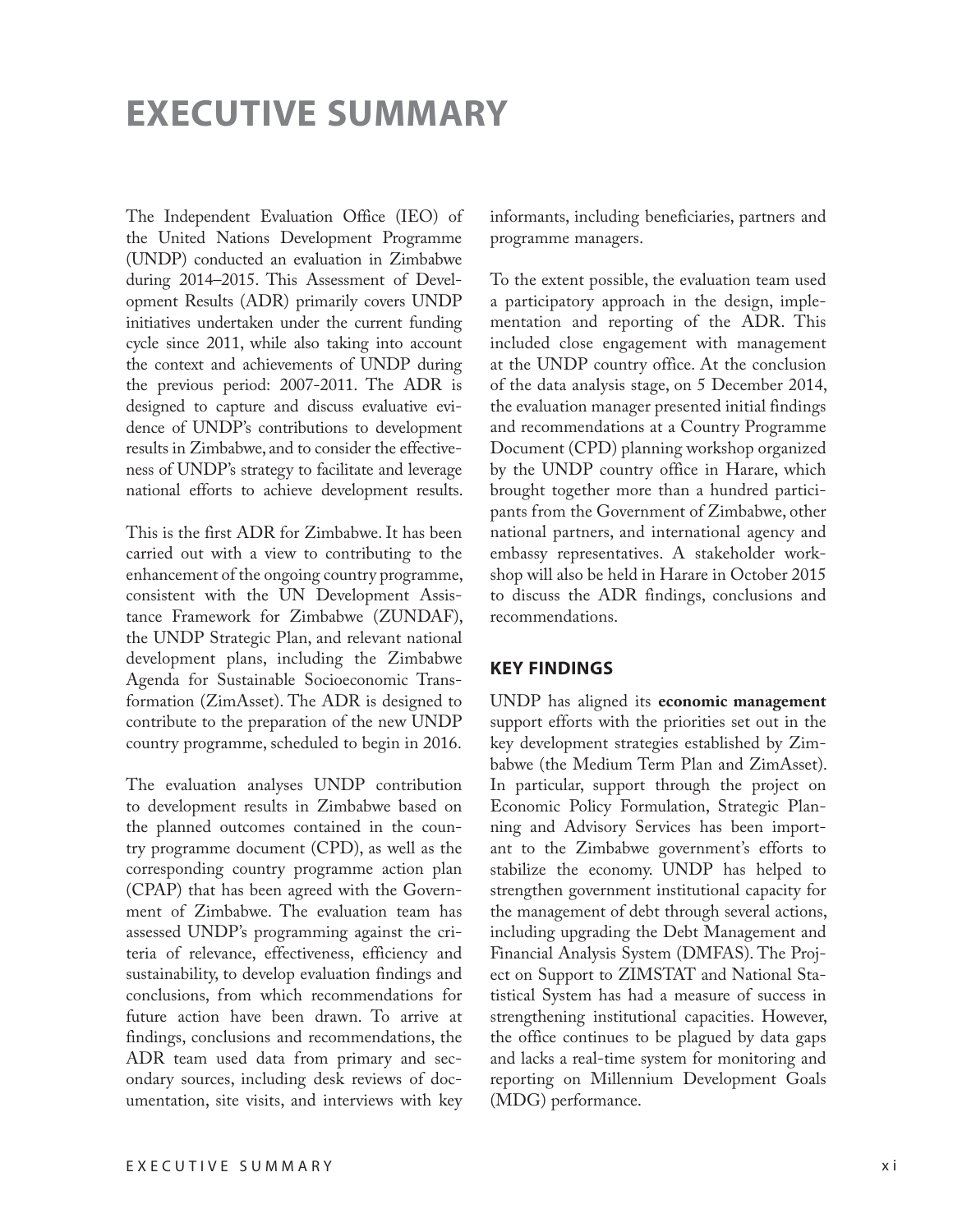UNDP intended to help Zimbabwe develop and implement national pro-poor and MDG development strategies. To that end, the achievement of MDG attainment plans at the district level was limited, although some district development committees did utilize the MDGs to help prioritize their goals. The government development plans, MTP and ZimAsset, align with many of the MDGs.

UNDP's work on **environmental protection and sustainable development** is highly relevant. The UNDP-(GEF) small grants programme (SGP) is widely recognized as providing extensive engagement with community-based organizations (CBO) and its particular focus on water management issues is appropriate given the persistent drought and flood problems faced by Zimbabwe. A planned UNDP outcome was to develop and implement a framework for comprehensive land and agriculture reform. UNDP has done little in the way of agriculture reform, and is not the most suitable UN agency to focus on this issue. However, UNDP support to land reform, and strengthening of the Ministry of Lands and Rural Resettlement (MLRR), is very much within the UNDP skill set and highly relevant to the country's economic and social development. It is difficult to discern the extent to which UNDP's land management support to date has expanded MLRR capacities. Nevertheless, the work to clear up land valuation and compensation backlogs and to prepare for a land audit are technical prerequisites for the government to solve the land reform issue, which is crucial to overall social cohesion, greater food security and expanded economic development in the country.

UNDP Zimbabwe has endeavoured to help build the **institutional capacity of government**. UNDP's governance programmes were significantly revised during the period under review, due to the establishment of the Global Political Agreement (GPA) and subsequent Inclusive Government (IG), which came into being in 2009, half-way through the previous ZUNDAF and CPD. UNDP rapidly responded to the power-sharing arrangement by making major

adjustments to its portfolio to support key GPA provisions, such as the constitution-making process, the Zimbabwe Electoral Commission, and the establishment of the Zimbabwe Human Rights Commission.

UNDP has been a key contributor to the successful formulation of the new Zimbabwe **Constitution**, in particular through its facilitation of the work of the Constitutional Parliamentary Select Committee (COPAC). UNDP made a positive contribution through increased collaboration with civil society organizations (CSO), and by helping to build mutual understanding between CSOs and government. A lack of government capacity to carry forward necessary steps, such as legislative alignment for the Constitution, may pose a threat to the sustainability of results so far achieved. A true measure of sustainability will be discerned in the government's efforts to enact legislation for the new Constitution in a timely manner.

UNDP's governance work included support to the establishment of the constitutional bases for five independent commissions—gender, human rights, media, peace and reconciliation and elections—and to building the capacity of those commissions. Capacity strengthening of the Zimbabwe Electoral Commission (ZEC) has shown important results, despite a prolonged period when UN strictures limited UNDP engagement. UNDP is acknowledged to have helped build ZEC into a functional electoral body and its public image has improved. In the case of UNDP's work with the Zimbabwe Human Rights Commission, a four-year delay in the establishment of the Secretariat, following the creation of the Commission in 2010, has meant that a well-structured capacity development programme is not yet in place, and more effective organizational systems, policies and procedures need to be developed.

Since 2009, UNDP has been the implementing agent in Zimbabwe for the **Global Fund for Aids Tuberculosis and Malaria (GFATM).** The Fund transferred this fiduciary responsibility to UNDP from the Government of Zimbabwe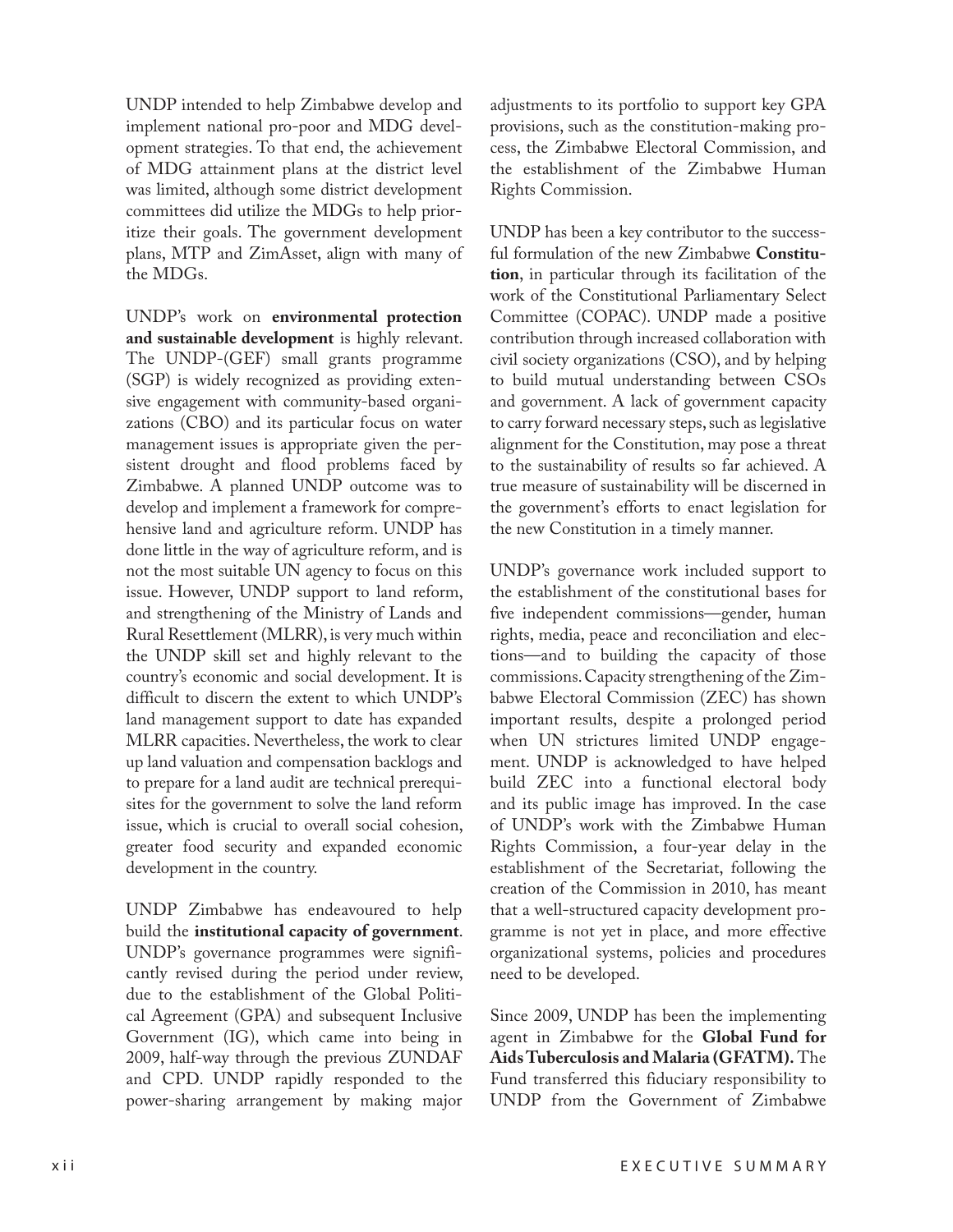following economic upheavals in 2008–2009. Under UNDP's stewardship, major achievements have been recorded in all the three disease areas as well as in a strengthened health system. Key interventions that contributed to positive results include the establishment and operationalization of robust monitoring and evaluation systems in the NAC and various health institutions, through upgraded health information management systems. The introduction of an Electronic Patient Management System (EPMS) was critical for capturing information on antiretroviral therapy patients and is now being used widely across the country. One of the most effective components has been UNDP's support to the Harmonized Health Worker Retention Scheme (HHWRS). Donors and Ministry of Health and Child Care (MoHCC) officials agree that this has been critical to the GFATM programme's achievement of positive results.

Some concerns have been raised by government partners that UNDP's management of GFATM has been expensive, that its costs for managing the grants are too high and that the opportunity costs of continuing with UNDP as the principle recipient (PR) may be too high for Zimbabwe. The transfer of the PR role for TB and malaria to the MoHCC represents a challenge to UNDP's capacity development programme for sub-recipients (SR), as it is evident there are critical capacity gaps that need to be filled for MoHCC to seamlessly assume this responsibility, and to prepare for the expected return of the HIV/AIDS PR role in 2017.

UNDP's **gender programme** was developed in response to national policy and planning frameworks, including the National Gender Policy (2004 and 2013-revised). It is aligned to the UNDP Corporate Gender Equality Strategy 2008–2013 and 2014–2017 and is consistent with the United Nations-System Wide Action Plan (UN-SWAP). UNDP has contributed substantially to national efforts to accelerate the equal participation of women, including young women and marginalized groups, in decision-making. UNDP's institutional capacity building support

has contributed to advancing gender equality and women's rights in the Constitution, helping to achieve the inclusion of 75 percent of women's constitutional demands, including the removal of several discriminatory provisions. UNDP's support has contributed to the economic empowerment of women by developing women's entrepreneurial skills and to improved access to finance and markets.

The evaluation includes, as a cross-cutting discussion, UNDP's various **resilience**-related efforts that are designed to support the government in responding to economic, social and climate-related shocks. These efforts mesh well with the government's strategic goals. For example, UNDP's conflict and dispute resolution work was especially pronounced during the previous decade and up through the GPA period 2009–2013. Support was provided through several programmes, in particular the Conflict Prevention and Recovery Project (2005–2008) and the Dialogue Financing Facility (2013). Disaster management support has likewise been provided through a series of programmes and projects. While the work of UNDP, through the Support to Peacebuilding and Increased Access to Sustainable Livelihoods (PBSL) project and precursor projects, has enhanced disaster preparedness and risk reduction planning, it has yet to make an appreciable difference in the effectiveness of the government to avert, mitigate, prepare for and recover from future natural disasters. It can be discerned that substantial improvements to disaster management will require considerably more financial support as well as legal changes governing land use, especially in flood-prone areas.

### **CONCLUSIONS**

**Conclusion 1:** The UNDP country programme is well-harmonized with the development planning of the Government of Zimbabwe and its successive development strategies: MTP and ZimAsset.

**Conclusion 2**: One of UNDP's signature achievements in Zimbabwe during this period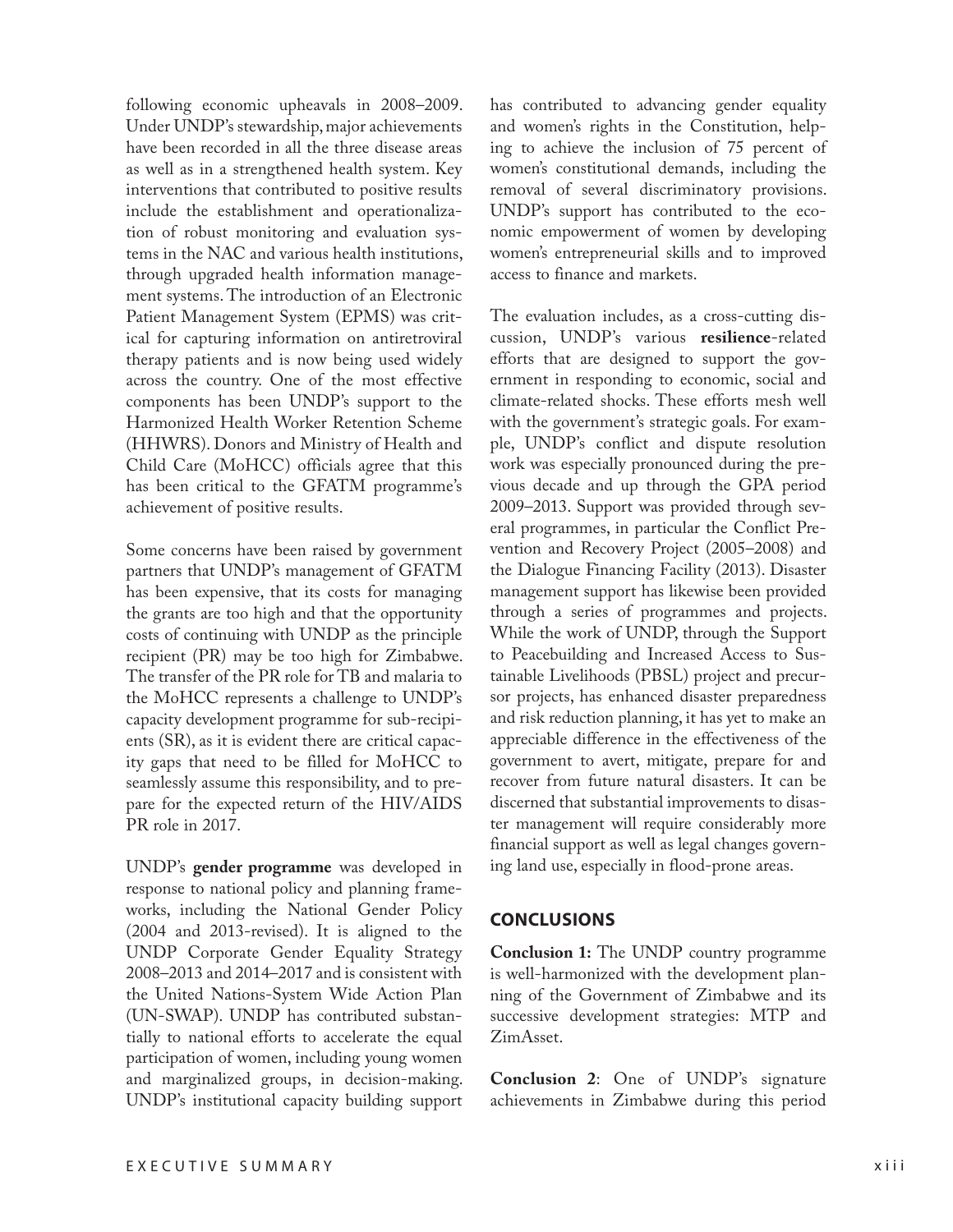has been its support to the Constitution-building process, and facilitation of COPAC.

**Conclusion 3:** UNDP is well-positioned to establish and manage the planned Resilience Building Fund, which can help improve the absorptive, adaptive and transformative capacities of at-risk communities in Zimbabwe.

**Conclusion 4:** UNDP has made useful contributions to peacebuilding and conflict resolution, helping to increase individual community and government capacities for peacebuilding, and to counter various drivers of conflict in Zimbabwe.

**Conclusion 5:** Much of the capacity development carried out by UNDP during the study period appears incidental to other governancerelated support, and not planned and implemented strategically, across multiple ministries, agencies and commissions, as a foundation for long-term development effectiveness.

**Conclusion 6:** UNDP support to land management, and strengthening the Ministry of Lands and Rural Resettlement, is highly relevant to the country's economic and social development, although achievements to date have been modest.

**Conclusion 7:** UNDP has been an effective manager during its tenure as the PR for the GFATM in Zimbabwe and has contributed significantly to the positive results achieved in Zimbabwe across all three disease areas during this period.

**Conclusion 8:** UNDP support has contributed to potentially transformative changes in the rights, opportunities and resources of women in Zimbabwe.

## **RECOMMENDATIONS**

**Recommendation 1: UNDP should develop and implement with the Government of Zimbabwe a transition strategy that ensures the Ministry of Health (MoHCC) has the capacity, human resources and system controls in place to take full man-**

## **agement control as PR of all GFATM accounts in Zimbabwe by 2017.**

*Management Response: The recommendation is well noted. As part of the new implementation arrangements for the New Funding Model (NFM) for TB and Malaria Grants, Global Fund has appointed UNDP CO to provide support services to MoHCC as the new PR for the two grants. A roadmap for the smooth transition of the two grants to MoHCC has been developed and is being implemented. In line with the roadmap, and in consultation with MoHCC and with technical support from the HIV Support Team, a three-year Capacity Development Plan (2015-2017) has been developed and jointly funded by UNDP and the Global Fund. Implementation of the CD plan will help to strengthen the capacities of the MoHCC and other potential partners in the areas of financial management, supply chain management, (including procurement), monitoring and evaluation, policy development and overall grant management. UNDP is also monitoring the Programme Coordinating Unit (PCU)—established at the MoHCC to coordinate grant implementation—in grant management as part of the transition process.*

**Recommendation 2: UNDP should position the Resilience Building Fund at the leading edge of a recalibration of its engagement in Zimbabwe, balancing the current emphasis on central government ministry capacity with significantly greater engagement through pilot programmes at local government and community levels.** 

*Management Response: The recommendation is well noted and has been taken on board. UNDP has been supporting the establishment of a Zimbabwe Resilience Fund, in line with the new CPD's holistic approach to poverty reduction, herby adopting a sustainable balance between 'upstream' and 'downstream' support.* 

**Recommendation 3: UNDP should develop close linkages and synergies between its**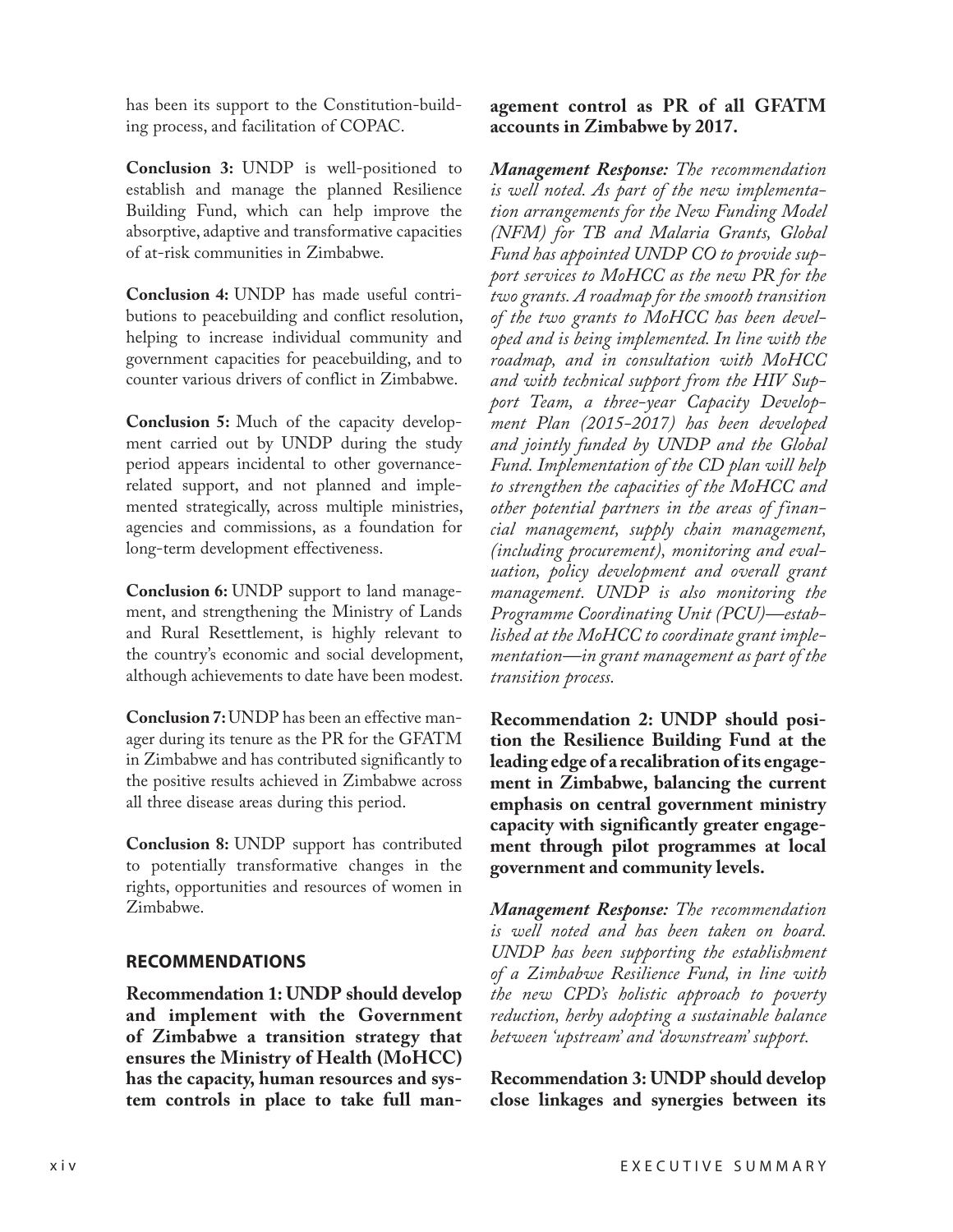**support to resilience and disaster management, and its support for environmental protection and sustainable development. UNDP should consider working with the relevant government ministries to pursue additional GEF funding that can reinforce and extend its planned resiliencebuilding work.** 

*Management Response: The recommendation is taken on board and UNDP is working towards this objective. The hazard mapping exercise conducted under the resilience building work will also serve as a baseline for some of the projects, while the CO is exploring pursuing additional GEF Funding.*

**Recommendation 4: While support to the operationalization of the NPRC should be a priority, UNDP should also carry out a situation analysis to inform future UNDP programming and strategies for peacebuilding and conflict resolution, and to ensure this work reflects changing circumstances in Zimbabwe.**

*Management Response: The recommendation is noted, with the following observations:*

- *National healing and reconciliation is a key national process with the constitution making a provision for the establishment of the National Peace and Reconciliation Commission.*
- *The anticipation of sustained support to Peacebuilding and social cohesion in the country takes cognizance of the changing development and social landscape.*
- *The 2014 Governance Outcome Evaluation outlined that the constitutionalization of the peace architecture and the country wide civil society run peace project which is laying the infrastructure and processes for peace making at community level were two important achievements.*
- *The 2016-2020 ZUNDAF identifies the need to further foster co-existence and social cohesion in the country, by supporting the development of policy frameworks and institutional mechanisms*

*for the peace architecture at both national and sub-national levels. In line with the ZUNDAF and new CPD (2016-2020), the CO is designing a new programme focusing on deepening the foundation for peace, dialogue and social cohesion.* 

 *In the design of the new programme, UNDP will engage the services of a senior peace building expert to support participatory and inclusive stakeholder consultative processes leading the design of the new support framework on peace and reconciliation.*

**Recommendation 5: UNDP should consider whether an enhanced IRBM programme could be used to establish broader capacity development goals that can drive institutional strengthening across the civil service, rather than through ad hoc, smallscale capacity building efforts showing minimal results. It should also consider phasing out general support for capacity building in the economic and financial management agencies.** 

*Management Response: The recommendation is well noted. UNDP recognizes the need to strengthen IRBM processes and capacities of Government partners. Given the limited resources, and the support provided by other development organizations in that regard (e.g. ADB), the CO will not be in a position to develop a stand-alone IRBM programme.*

**Recommendation 6: UNDP should follow up with the United Nations DPA and Zimbabwe Electoral Commission to smooth the process for UNDP reengagement in provision of technical support. Technical support for electoral process improvement is an area where UNDP has carved out a globally-strong reputation that can be put to good use in Zimbabwe.** 

*Management Response: The recommendation is noted and has already been taken on board. At the request of the Government of Zimbabwe, the UN carried out an electoral needs assess-*